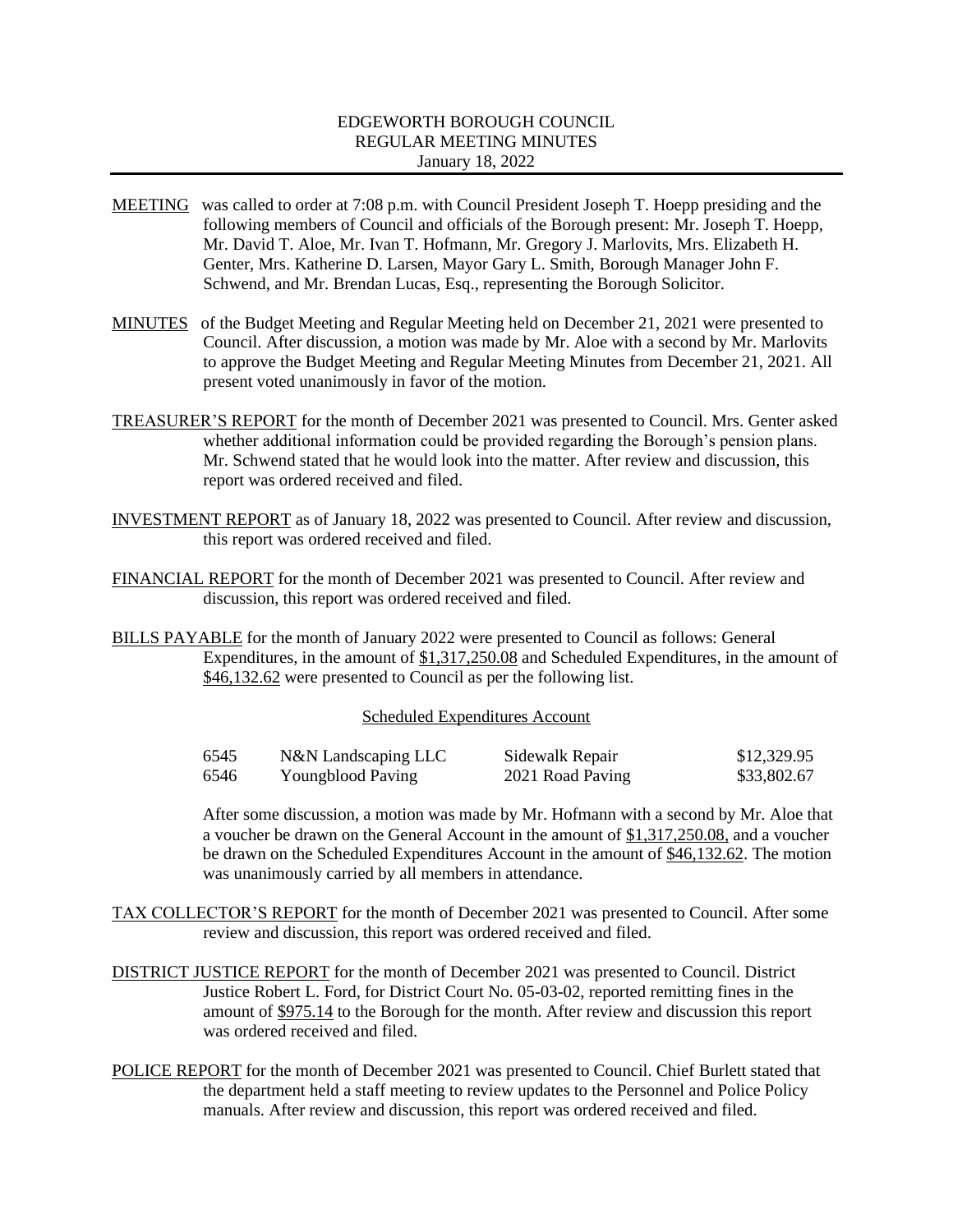- FIRE REPORT for the month of December 2021 was presented to Council. After review and discussion, this report was ordered received and filed.
- PUBLIC WORKS REPORT for the month of December 2021 was presented to Council. Mr. Schwend commended the Public Works crew for their snow removal efforts during consecutive winter weather events. After discussion, this report was ordered received and filed.
- BUILDING PERMIT AND ZONING PERMIT REPORTS for the month of December 2021 were presented to Council. After review and discussion, these reports were ordered received and filed.
- QUAKER VALLEY COG REPORT for the month of December 2021 was presented to Council. After discussion, this report was ordered received and filed.
- MS4 UPDATE AND PUBLIC PARTICIPATION: President Hoepp opened the floor for public comment on the topic of stormwater by reviewing the December 2021 MS4 report. After discussion, the report was ordered received and filed.

# CORRESPONDENCE:

- A. Minutes from the Edgeworth Municipal Authority were received. Mr. Schwend noted that the Authority will be replacing a water main on Woodland Road.
- B. Minutes from the Leetsdale Municipal Authority were received. Mr. Schwend stated that a response to the Borough's latest letter was received from the Authority regarding the Act 537 Plan, and the Sewers Committee will meet to review and discuss.

# RECOGNITION OF VISITORS CONCERNING NON-AGENDA ITEMS:

| Mr. William Lang       | 617 Maple Lane        |
|------------------------|-----------------------|
| Mrs. Gail Murray       | 605 Maple Lane        |
| Mr. Michael DiVittorio | <b>Tribune Review</b> |

### OLD BUSINESS:

DISCUSSION REGARDING PENNSYLVANIA HOUSE OF REPRESENTATIVES REDISTRICTING LETTER: Mr. Schwend stated that the Borough sent a letter to the state Redistricting Commission regarding the importance of keeping Quaker Valley School District municipalities within in the same district. After brief discussion, Council thanked Mr. Schwend for the update.

### NEW BUSINESS:

# ACTION CONCERNING AWARD OF CONTRACT NO. 21-SW2 – CREEK DRIVE STREAMBANK

RESTORATION: Mr. Schwend stated that six bids were received for the Creek Drive Streambank Restoration project, from Independent Enterprises, Inc. in the amount of \$47,225.00, Gary Metzinger Cement Contractor, Inc. in the amount of \$142,475.00, Stefaniks N.G.C.C. in the amount of \$143,973.62, C. Crump Inc. in the amount of \$181,865.00, LM&R Excavating in the amount of \$192,085.00, and Cronin Enterprises, LLC in the amount of \$219,192.00. Independent Enterprises, Inc. withdrew their bid due to a mathematical error. Mr. Schwend stated that the Borough is currently awaiting an easement agreement from the property owners where the work will take place. After discussion, a motion was made by Mr. Hofmann with a second from Mr. Aloe to accept the withdrawn bid from Independent Enterprises, Inc. in the amount of \$47,225.00. All present voted in favor of the motion. Additionally, a motion was